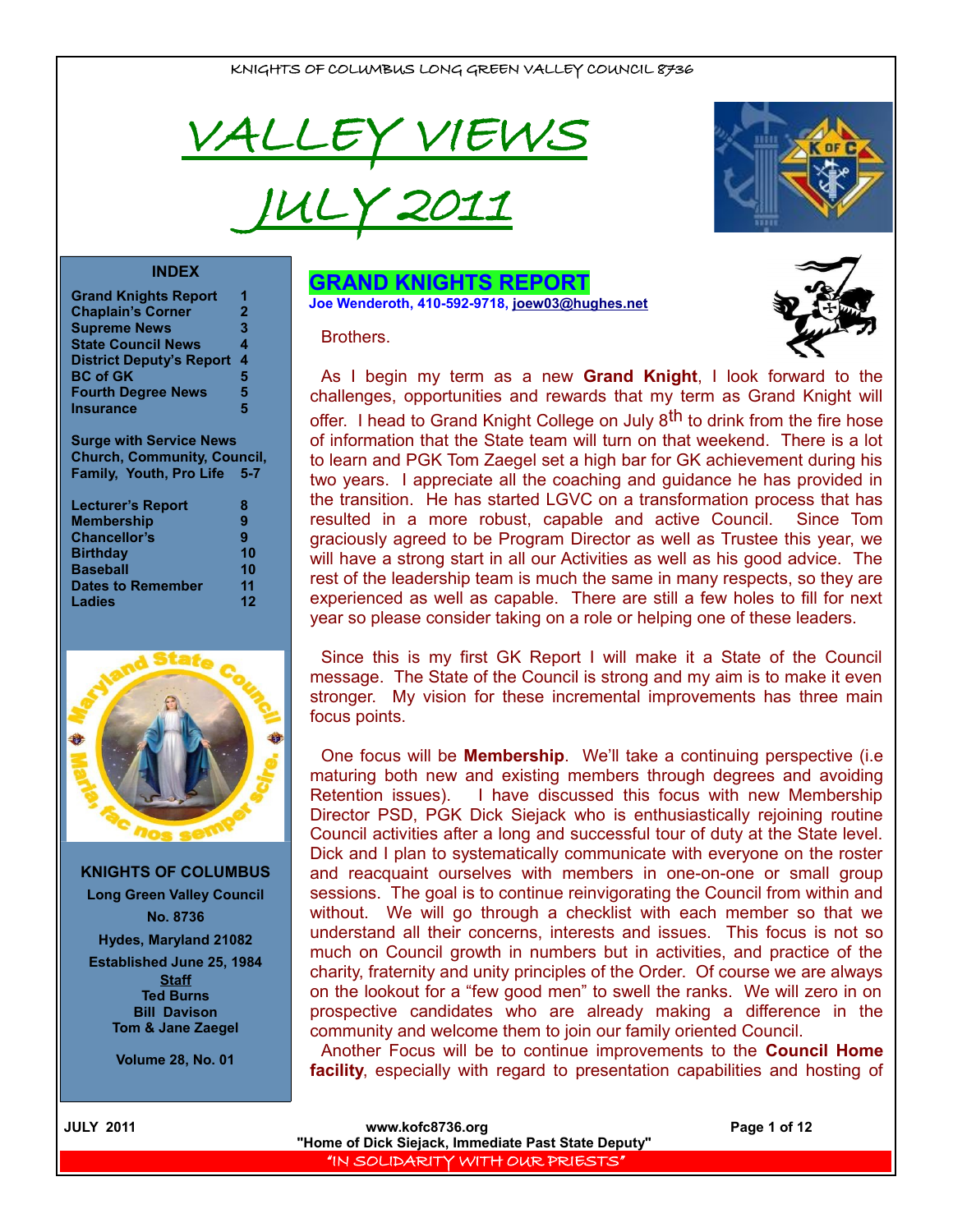various types of gatherings. Much of the new infrastructure is already in place and the emphasis will be on infusing these capabilities into programs to make them more attractive. The end goal is to have the Council perform more and better Council Activities in our own back yard. Typically, when an organization wanders farther from their community base it tends to dilute their efforts. Therefore we will emphasize activities close to home.

A third focus will be on improving **communications**. We have communicated well in the past but new and improved communications methods are available now. In fact significant new technologies have been introduced, such as social networking, that have sparked revolutions. It is not clear what is best for us yet, but we'll figure out what works and what doesn't so we can keep everyone posted on a timely basis. The new LGVC Weekly all hands email is an example. We have been able to update everyone (with email) on a weekly basis and to let them know when there is breaking information posted at our web site.

Don't misunderstand these comments to infer dissatisfaction with LGVC! After attending various District and State functions over the years and even dropping in at other Council meetings out of state, I know that we have a truly excellent Council at Long Green Valley. The wide range and quality of our activities, the Council Home facility, and the member talents that are so freely shared are all extraordinary. At the same time we know that we are also capable of so much more and it is exciting to contemplate the possibilities. While that may indicate the possibilities of many awards at the Convention, I think it is far more important to continue to build a great Council and conduct great programs whether or not others recognize us as award winners.

I look forward to working with The Knights Ladies and their new President, Cassie Wenderoth. They make us a better council and stronger Knights. Remember, above all is charity, a selfless commitment inspired by our faith and extended to our community. I close with an altered phrase borrowed from another new administration in 1960. "Ask not what your Council can do for you, but what can you do for your Council."

Joe Wenderoth, Grand Knight

## **CHAPLAIN'S CORNER**

Dear Brother Knights,



During July we Americans celebrate our collective birthday amidst cookouts, ball games and fireworks. Thomas jefferson wrote into the Declaration of Independence our right to life, liberty, and the pursuit of happiness. On Idnependence Day, we thank God for the privilege of living in this great country. We can do all the patriotic duties of flying the flag and wave the banners, but the real celebration of our liberty is our determination to share it with others. That is a Christian and Columbian way to celebrate! Take a moment on the Fourth of July to thank God for all that we Americans have and pray that we do not lose sight of those gifts.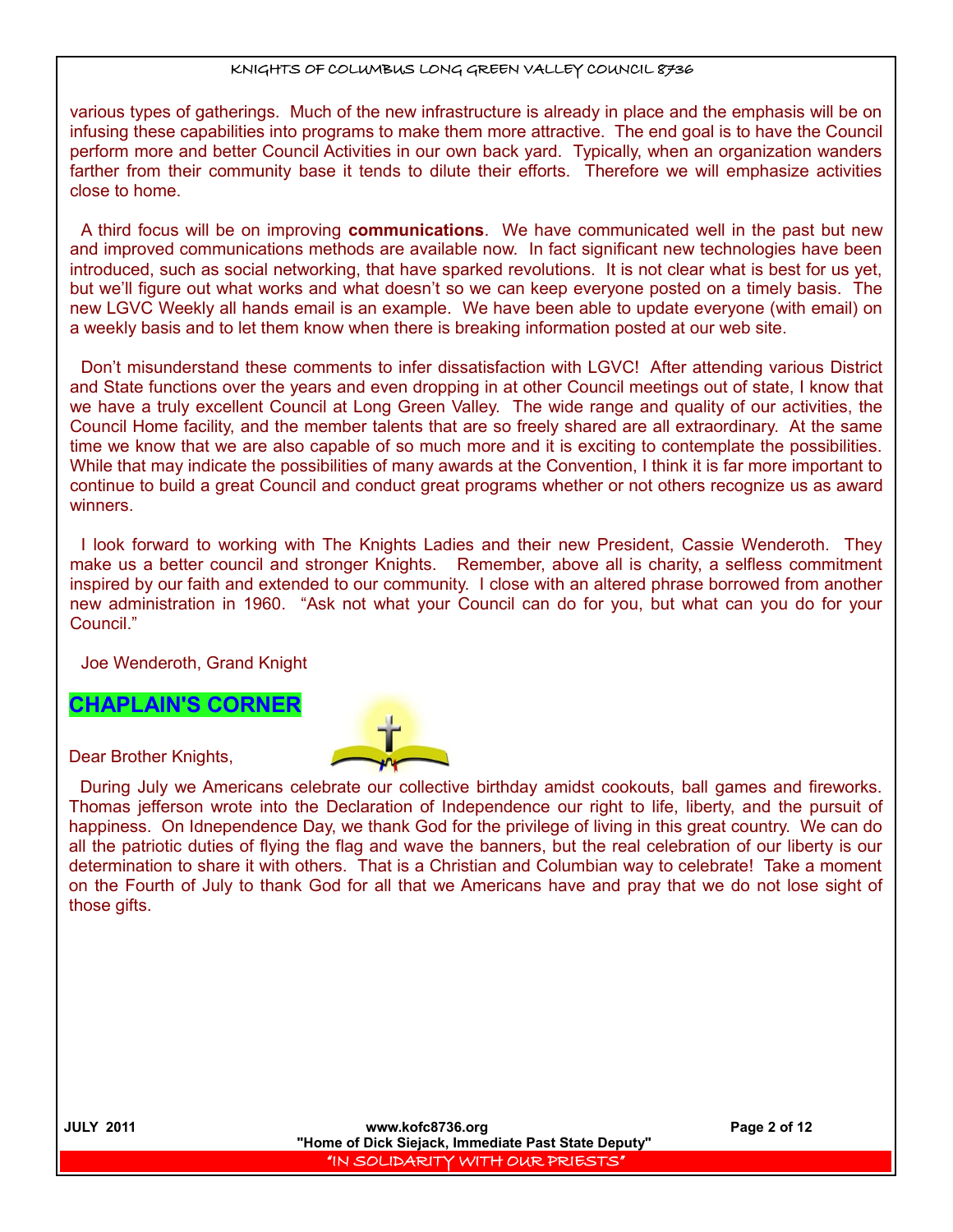**SUPREME COUNCIL NEWS In Service to One, in Service to All** 

#### **Why John Paul II Was Beatified**

**During the days leading up to the beatification of Blessed John Paul II, I was frequently asked by journalists whether I thought the Vatican was rushing John Paul II's path to sainthood. My answer was simple: "If the Lord had not wanted John Paul II beatified now, he would not have granted the miracle that was attributed to his intercession."**

**The so-called "waiting period," which was shortened in the case of Pope John Paul II, is one way to help ensure that procedures are followed and requirements are met. The important test is that the pope and the Congregation for the Causes of Saints are satisfied that all the standards have been fulfilled.**

**As Pope Benedict XVI observed in his homily during the beatification Mass May 1, he wanted the cause of beatification "to move forward with reasonable haste" because "of the ways God's people showed their veneration" for John Paul II and "because this is what was pleasing to the Lord."**

**The world saw the extraordinary witness and heroic Christian virtue that marked the nearly 27 years of John Paul II's papacy. We might say that the world pronounced its judgment on him during his funeral Mass when hundreds of thousands of people chanted, "Santo Subito!" ("Sainthood now!").**

**To be sure, the beatification of John Paul II is not a scorecard on his papacy. Rather, it is a judgment on his living the Christian life. But the beatification does tell us something very important about the papacy f his successor, Pope Benedict XVI, and about the papacy in general.**

**Many may remember the common wisdom among journalists that was expressed during the conclave held after the death of John Paul II. Some thought the pendulum had swung too far in one direction and that the new pope needed to be a "corrective," to return the Church to some unspecified "middle ground."**

**While the image of a swinging pendulum may be appropriate in a secular political context, where public attitudes shift back and forth between the political left and right, it is not adequate to understand a Church guided by the Holy Spirit along the sure path of salvation history.**

**A shining example of this reality was the election of Cardinal Joseph Ratzinger to succeed Pope John Paul II. Pope Benedict XVI's episcopal motto — "Cooperators veritatis" ("Co-workers of the truth") — provides a key to our understanding. If we recognize the fundamental responsibility of a bishop to be a teacher, that is, to be a cooperator with the truth, then the pope is an unparalleled example of this teaching office.**

**As Pope Benedict observed in his homily, during his 23 years of service as prefect of the Congregation for the Doctrine of the Faith, he was one of John Paul II's closest co-workers. In that capacity, he came "to revere him all the more." Benedict also referred to the "witness of faith, love and apostolic courage" of Blessed John Paul II, whom he said exemplified "a personal and communitarian existence directed to Christ."**

**In the closing words of his homily, Pope Benedict gave the clearest reason for the beatification of John Paul II: "He lived out in an extraordinary way the vocation of every priest and bishop to become completely one with Jesus."**

**For more than three decades, the Knights of Columbus has been privileged to be "co-workers" with these two great popes and has supported many projects essential to their ministry. But our greatest privilege has been to experience their "witness of faith, love and apostolic courage" and in our own way to be their coworkers in this sense. May the prayers of Blessed John Paul II sustain us in this work.**

**Vivat Jesus!**

 **JULY 2011 www.kofc8736.org Page 3 of 12 "Home of Dick Siejack, Immediate Past State Deputy"**  "IN SOLIDARITY WITH OUR PRIESTS"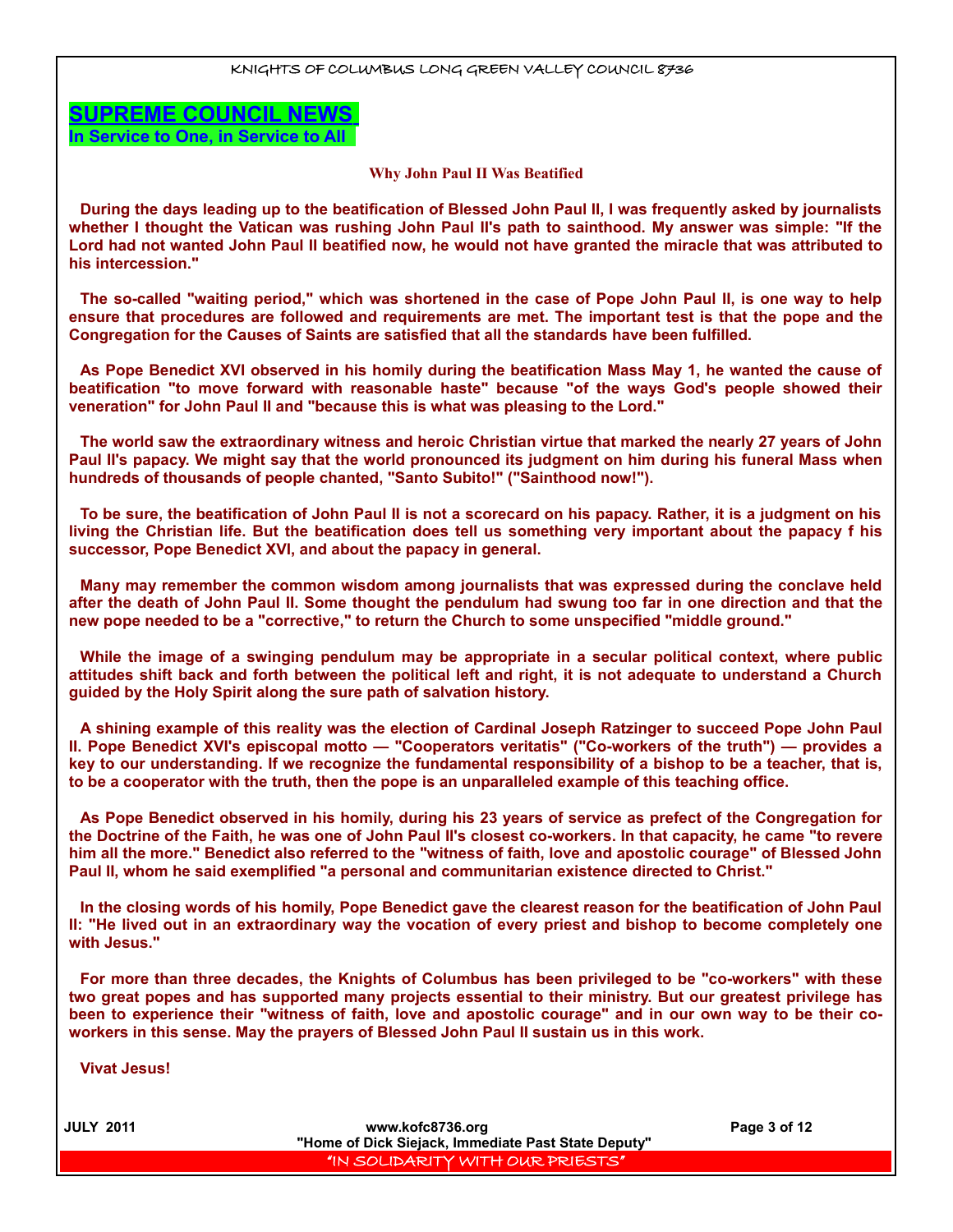

# **STATE NEWS**

FORE!

The Maryland State Council is hosting the 21<sup>St</sup> annual Charity Fund Golf Tournament on Friday August 26, 2011. The tournament is open to Lady and Gentleman golfers. We will play a Captain's Choice for a foursome. The course will determine play in case

#### of inclement weather.

We will be at the Oakmont Green Golf Club in Hampstead, Maryland. A shotgun start will be at 1 PM, reporting time should be no later than 12:30 PM. There will be a \$5,000 prize for a hole in one on a hole to be named at the tournament. This is new this year. We are working on other prizes as well.

Cost is \$85.00 per golfer or \$340 per team. Registration and payment must be received no later than August 15, 2011. Your Grand Knight has the registration form.

If you can't play that day would you or your business consider sponsoring a hole? The Hole in One is already sponsored but there are \$100 Gold sponsorships as well as \$50 Silver sponsorships. Your Grand Knight has the registration form for sponsorships as well. The proceeds go to the Maryland State Council Charity Fund.

# **DISTRICT DEPUTY REPORT**

Jim Cross, PGK, 410-893-1266, James.cross@comcast.net

|                       |                              |                                  |                                                    | Every Council a Star Council (numbers as of 6/20 /2011) |
|-----------------------|------------------------------|----------------------------------|----------------------------------------------------|---------------------------------------------------------|
| Council<br>#/Goals    | <b>New</b><br><b>Members</b> | <b>Dropped</b><br><b>Members</b> | <b>Net</b><br><b>Membership</b><br><b>Increase</b> | Net Insurance<br>Increase                               |
| 8736 / 14-5           | 5                            | 13                               | -8                                                 | -5                                                      |
| $9815/7 - 3$          | 5                            |                                  | 5                                                  | 2                                                       |
| $10100 / 7 - 3$       | З                            |                                  | 3                                                  |                                                         |
| 11372 / 18-6          |                              | 15                               | -8                                                 |                                                         |
| <b>District Total</b> | 20                           | 28                               | -8                                                 | -9                                                      |

Star District Goals 32 New Members; 12 Insurance Members

The District Horseshoe Tournament was enjoyed by forty or so members and family. Nine pairs of contestants competed with Scott Friedman and Brian Heath of Mason Dixon coming in First Place, Chris Phillips and Bob Elliott of Long Green coming in Second Place and Lee Eder and Mike Georgulas of Fr Wolfe taking Third Place. Thank you to all those that worked to make this event a success especially Marty Rudell for coordinating the event with Eden Mill, Lee Eder, Dan Trout and Mike Georgulas for providing the meat and cooking and Tom Zaegel and Tom Rowan for providing and hauling the beverages.

A few key dates, to remember: Installations at Fr Wolfe July 23, Mason Dixon July 30, Our Lady of Grace August 6 and Long Green August 14. There will be the Grand Knight College at Mount St Mary's University on July 8-10, 2011.

Vivat Jesus!

| <b>JULY 2011</b> | www.kofc8736.org<br>"Home of Dick Siejack, Immediate Past State Deputy" | Page 4 of 12 |
|------------------|-------------------------------------------------------------------------|--------------|
|                  | "IN SOLIDARITY WITH OUR PRIESTS"                                        |              |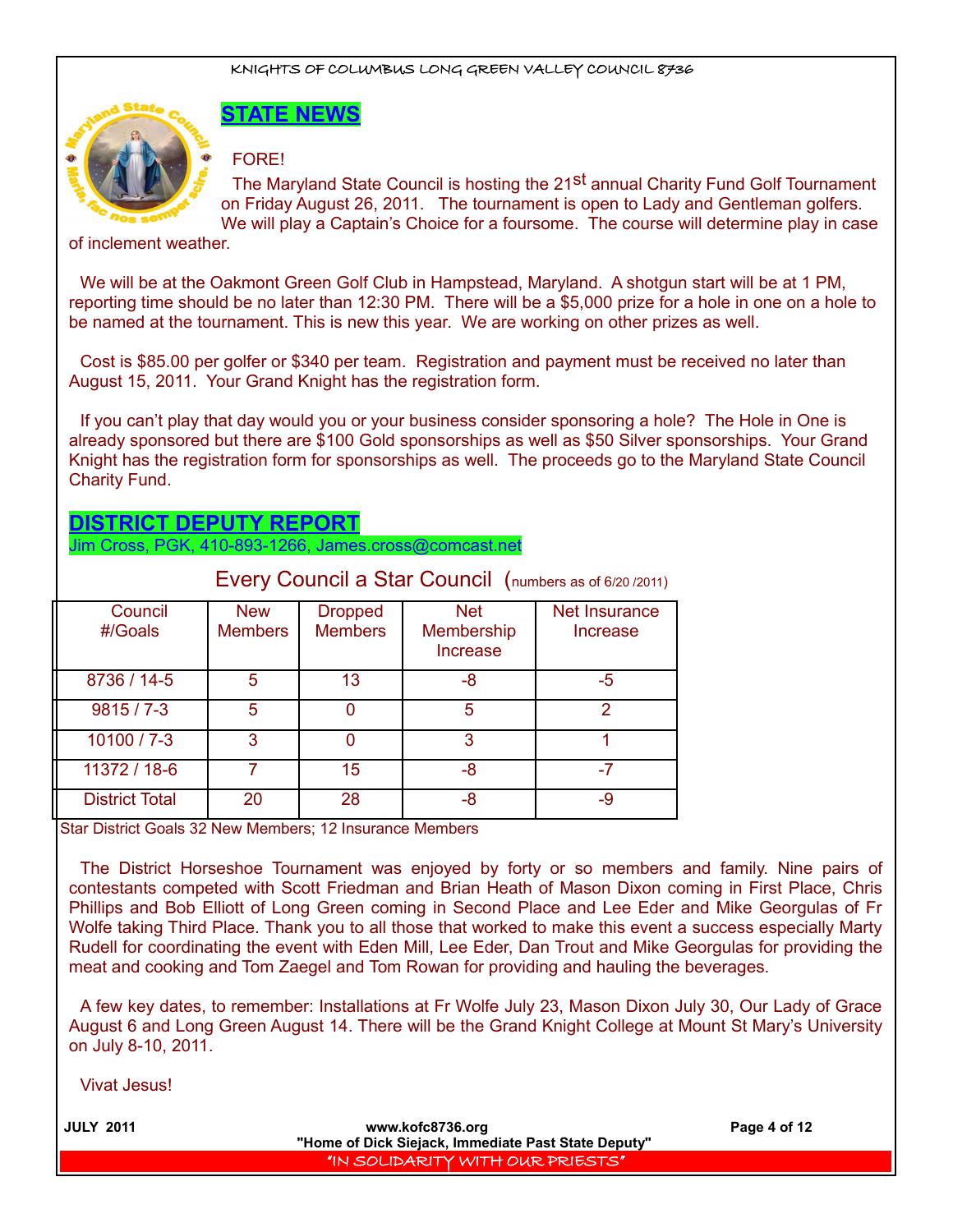**PROGRAM DIRECTOR'S REPORT Tom Zaegel PGK, 410-557-4465, [tomzaegel1@comcast.net](mailto:tomzaegel1@comcast.net)**

As we begin the new Fraternal Year, I am pleased to take the reins of Director of Programs from Brother Mike Sallese. We thank Mike for his leadership, guidance and support for the Program Leaders and all council activities for the past two years. I know Mike will continue to stay active in the council, even as he pursues higher goals in the Order.

At this point we are still trying to fill the Program Leader positions for Pro Life, Family and Youth. I hope that if you are asked by our Grand Knight, Joe Wenderoth, to support our council in one of these positions, you will accept. I can assure you that I and all the other officers will help you where needed.

Pat Donohue (Church Activities), Paul Weber (Council Activities), Dick Siejack (Membership Director), and I met with our new Grand Knight recently to plan for the coming Fraternal Year, and prepare the calendar to help us and the entire membership stay on top of activities. In addition, Joe has launched a new initiative to send out weekly emails reminding us of activities and actions for the coming week. As you can detect, we have a goal to continue to increase the awareness, visibility, and communications throughout the council. We hope this will help to stimulate more support, initiative and volunteering throughout the membership.

At this point there are no Pro Life or Youth activities planned for the months of July and August. We have launched the Scavenger Hunt as our newest Family activity. John Canoles has done a terrific job of creating and marketing this summer activity, and we sincerely hope that the children and grand children throughout our council family will participate. Details are contained elsewhere in this newsletter and on our council web site.





Thanks to all who supported the Church activities this year. The next fifth Sunday weekend is July 30 and 31. Please make plans to have you entire families attend as a group so that we can continue the fifth Sunday tradition.

## **COMMUNITY ACTIVITIES**

**Ray Dietz, Director: 410 592 5377; craytrek@comcast.net**

I would like to say a very BIG THANK-YOU to all those Knights who assisted in operating our highly successful Spring Blood Drive. We collected 63 units and this will provide precious life saving assistance to many members of our community.

Mark your calendar that our next Blood Drive is Saturday, November 19th (Saturday prior to Thanksgiving). We look forward to seeing the donors and helpers again.

 **JULY 2011 www.kofc8736.org Page 5 of 12 "Home of Dick Siejack, Immediate Past State Deputy"**  "IN SOLIDARITY WITH OUR PRIESTS"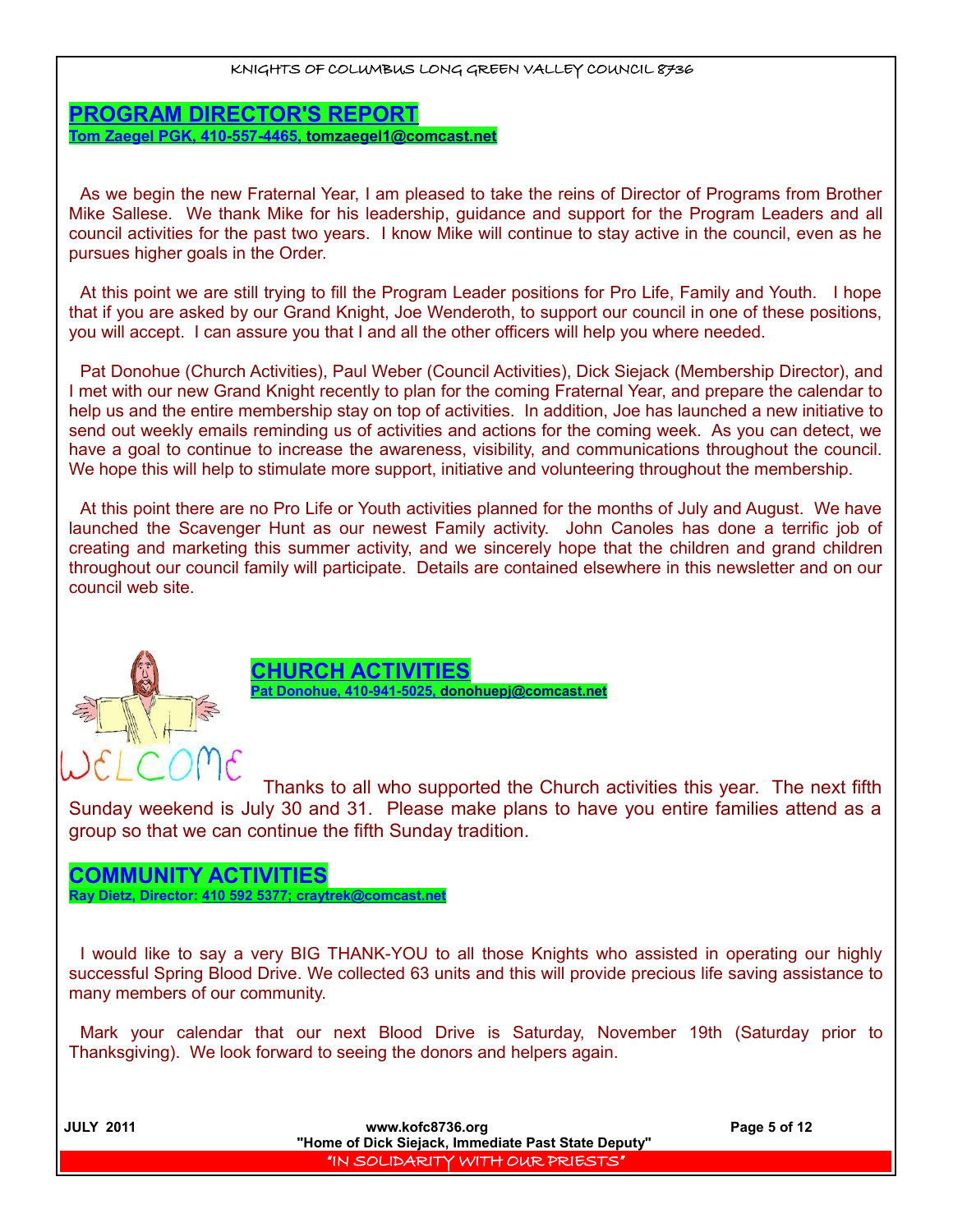## **COUNCIL ACTIVITIES DIRECTOR Paul Weber, PGK, 410-879-0558, apaulweber@msn.com**

It is a pleasure to once again serve as Council Activities Director and I thank GK Joe Wenderoth for the opportunity. We have a full schedule of events planned for this fraternal year which I hope you find to be interesting and exciting. Some activities will be new and others you will recognize as favorites from the past.

After an absence of more than 10 years we are re-introducing the popular "STEAK OUT" on Saturday, July 16 immediately following the 5 pm Mass at St. John's. The menu will feature a NY strip steak, baked potato, salad, dessert, beer, wine and soda. The cost is \$17.50 a person (WHAT A DEAL). Your reservation and money must be received by July 12. No walk-ins will be accepted that night. Checks are payable to KC #8736 and mailed to Paul Weber, 2223 Larchmont Drive, Fallston, MD 21047. If you have any questions, call me at 410-879-0558 or email apaulweber@msn.com

A few tickets remain for the council's KNIGHT AT THE IRONBIRDS on August 1. We have reserved seating on the party deck and a buffet starting at 6:30 pm. Tickets are \$30 each. For additional information, contact Tom Rowan at 443-299-6143.

Plan to attend the Ice Cream Social on Tuesday, July 5th at 6:30 PM. It is a Birthday Party for the USA (235 Years) and LGVC (27 Years). We'll have homemade Ice Cream from Prigel Creamery in Hydes, a Birthday Cake and a fireworks show on the big screen. We'll finish in 1 1/2 hours so you can be out by 8:00. Bring your family and friends. It is \$3 per person at the door, if you send an email to -**EMAIL**- by July 4th with member name and number in your party. It is \$4 at the door if you don't send an email.

Long Green Valley Council's installation of officers will take place on Sunday, August 14 following the 11:15 am Mass. A luncheon will be served in the church hall following the installation ceremony. All members and their wives are invited to attend. Reservations are required for lunch. Details are included in this newsletter and on the council's website.



## **FAMILY ACTIVITIES**

## **Anniversaries**



Long Green Valley Council has been celebrating your birthdays every month since the beginning of our

newsletter. We now want to begin honoring your anniversaries as well. Please contact Mike Sallese or Tom Zaegel with your anniversary date and year. Our website guru Bob Elliott has even set up a form on our website for you to input the info easily. We have plenty of room for your anniversary. We will add it to our birthday list and let the whole world or at least your council brothers wish you a Happy Anniversary. Your input is needed.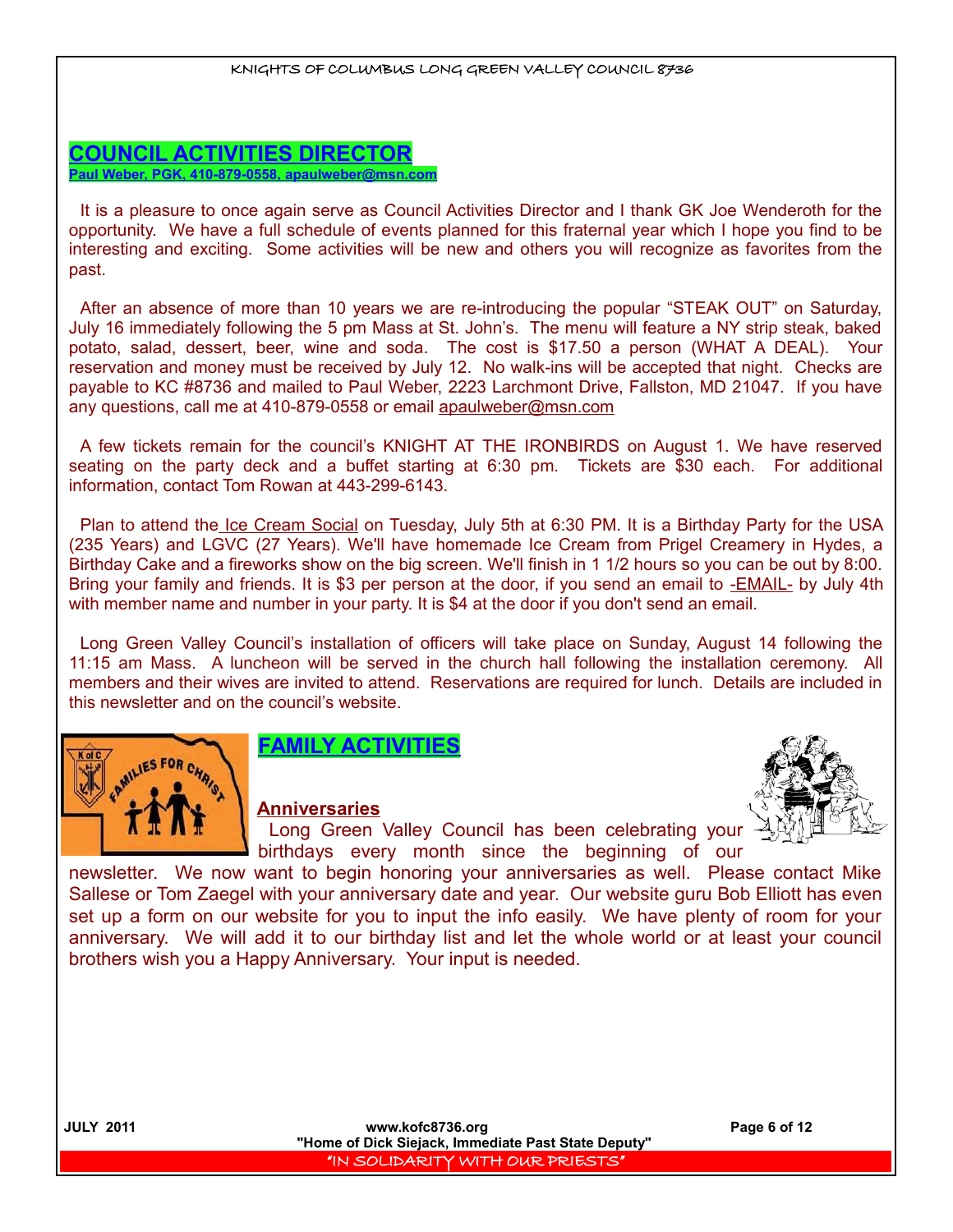

**Protect Children** 

**PRO-LIFE DIRECTOR**

# **REFLECTIONS**

**Lawrence P. Grayson**

**The Deluding of the American Mind Americans, indeed people in most Western nations, are deadly indifferent to the truths of the lives**

**they are leading. They have warped their thinking and numbed their minds. They justify behaviors that not too many decades ago were socially intolerable. Pornography, promiscuity, cohabitation, abortion, same-sex marriage, gender changing, genetic manipulation, and euthanasia, among other pernicious practices, are justified and accepted in society. We kill millions of children in the womb and call it a woman's choice. We destroy embryos in the laboratory and call it medical research. We tolerate pornography and licentiousness and call it freedom of expression. We assist in the suicide of the elderly and terminate those in comas and call it death with dignity. The result is moral anarchy. Hedonism and self-absorbed narcissism reign. There is a breakdown in the family, a coarsening of the culture, and a dissipation of the moral underpinnings that are essential to the functioning of a democracy.**

**Our consciences are salved by changing the definition of terms or substituting new words for the familiar and well-defined. We have convoluted our language. A child in the uterus is termed a fetus, just uterine material growing like a tumor inside of a woman's body. The decision to excise the unwanted flesh is a woman's right because there is a denial of the humanity of the pre-born child. Persons opposed to embryonic stem-cell research are considered to be impeding significant advances in health care.**

**We dull our minds and deny the reality of what is being done when we describe the tearing apart of an unborn child as a "dilation and evacuation" procedure, or to the skullcrushing in a partial-birth abortion as "intrauterine cranial decompression." The terms we use have consequences. We ignore the most obvious facts in our desire not to know, exercising a willful ignorance that certain actions denigrate our human dignity.**

**With a Frankenstein-like outlook, we destroy what we do not want and strive to create man in our own image. We are learning to decipher the human genome, to conduct genetic manipulation, to create life in a Petri dish. While there is enormous potential for good in these scientific discoveries, they can be used to dehumanize man, to treat him as a product of his own intellect and abilities. Science pursued for the good of humanity requires a morality and set of ethical standards that recognize that man is a gift of God.**

**But a culture, motivated by materialism and an over-whelming desire for self-satisfaction is indifferent to the spiritual. The callous disregard for life, the subversion of language, and the rationalization of untoward behaviors are altering man's relationship to God and to himself. The central focus of life is no longer a belief in a Creator God to whom we are**

| <b>JULY 2011</b> | www.kofc8736.org                                    | Page 7 of 12 |
|------------------|-----------------------------------------------------|--------------|
|                  | "Home of Dick Siejack, Immediate Past State Deputy" |              |
|                  | I "IN SOLIDARITY WITH OUR PRIESTS" I                |              |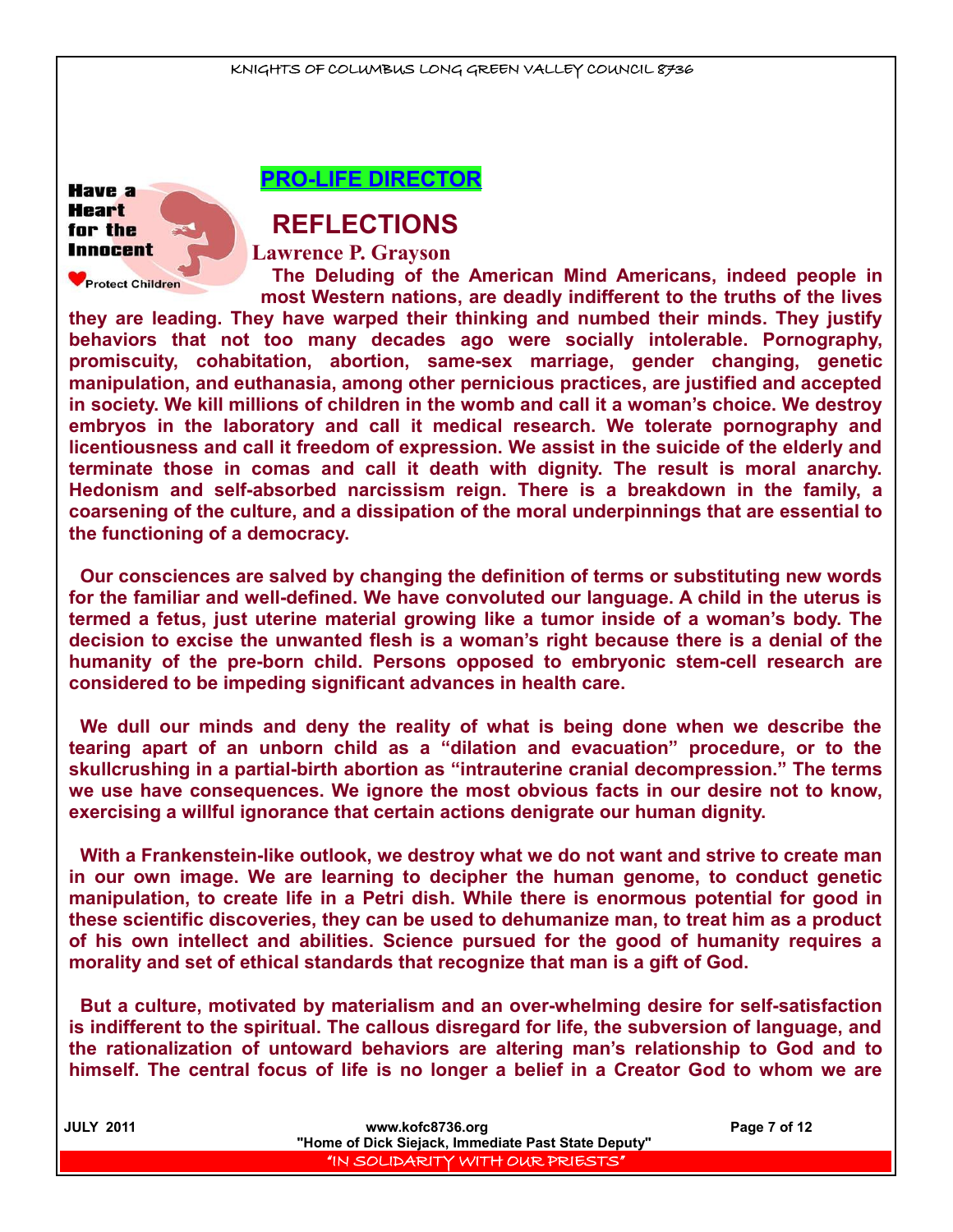**guided by an adherence to His commandments, but man and his unbridled desires.**

**As St. Paul said in his epistle to the Romans, "although they knew God they did not accord him glory as God or give him thanks. Instead, they became vain in their reasoning, and their senseless minds were darkened. While claiming to be wise, they became fools and exchanged the glory of the immortal God for the likeness of an image of mortal man." With this societal mindset, the Romans created a culture of moral degeneracy in which they not only engaged in perverse acts, but approved of others who did so. It was a culture deserving of death. Is our culture not on a similar path? Is it no less susceptible to destruction?**

**Reverence for human life and its protection at all stages is the key societal issue of the day. The Knights of Columbus can be a potent force in the public arena to raise the public conscience, reverse the trends in our society, and once again establish a reverence for life. The Knights in Maryland, 27,000 men and their families, are positioned to be the vanguard of this effort.**

**Many states are passing laws to restrict abortion, with the result that abortionists are leaving those areas to seek more hospitable venues. Maryland, with the most lenient of statutes regulating feticide, is drawing these practitioners, especially those who specialize in late-term abortions. The bad news is that they are coming to our state. The good news is that if we can force them out of business in Maryland there will be few places they can go. Stopping abortion will require a variety of legal, economic and social action, but it can be done. If we are to succeed, however, prayer is needed to bolster our actions. The struggle to establish a culture of life is a spiritual battle being waged in a secular world. It cannot be won on a solely material level. That is why programs, such as we have in Maryland, like the Silver Rose, the monthly pro-life Masses, enlisting the home bound to be prayer warriors for life, and the frequent and widespread recitation of the rosary are integral to our efforts to improve the moral culture of the state. Will your council be among the leaders for prolife? Will you?**

**\* \* \* \* \***

**Published in July 2011 in various newsletters of the Knights of Columbus in Maryland The fictional Dr. Frankenstein was obsessed.**



**LECTURER'S REPORT** Chuck Bogdanowicz, PGK, 410-592-5913, chuckbog@msn.com

As we start a new fraternal year, I want to thank outgoing Grand Knight Tom Zaegel for trusting in me to serve as your Lecturer. I also want to thank

incoming Grand Knight, Joe Wenderoth for appointing me as Lecturer for his term. I hope I can reach your expectations.

As always, I am interested in any programs or speakers you might want to have and welcome any suggestions. Please feel free to contact me if you have any contacts or leads or have a "Good story" I can use. As many of you know, my material could use some improvement.

| <b>JULY 2011</b> | www.kofc8736.org                                    | Page 8 of 12 |
|------------------|-----------------------------------------------------|--------------|
|                  | "Home of Dick Siejack, Immediate Past State Deputy" |              |
|                  | I "IN SOLIDARITY WITH OUR PRIESTS" I                |              |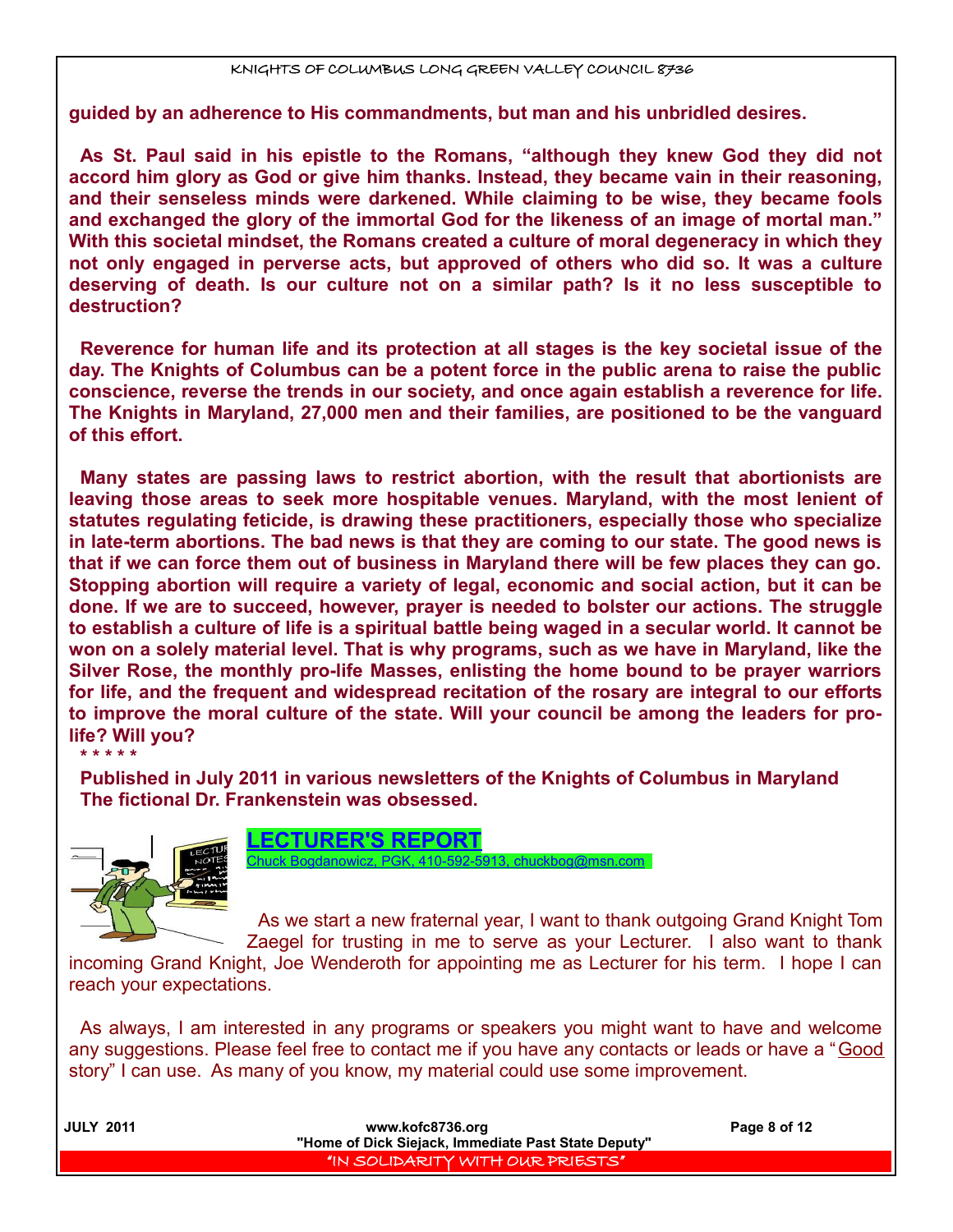## **CHANCELLOR'S REPORT**

**Bob McGraw, Work 410-887-1828, Cell/Text 443-299-7732, E-mail: [rsmcgraw@verizon.net](mailto:rsmcgraw@verizon.net)**

Feel free to contact me if you know of any brother or family member that is in need of prayers.

Please continue to pray for the following:

### **Brothers:**

John Robinson Paul Oliphant Msgr. Jack Callopy

#### **Relations:**

Tory Robinson, Wife of Brother John Robinson Nancy Pfister, Mother of Brother Ed Pfister

#### **Others:**

 Bill Bosley informed us that he had to leave the seminary due to health issues and requests that we pray for him.

*NOTE: We have no system of routinely identifying those people whose health has improved to the point that they no longer need to be on the prayer list. Consequently, at the end of each quarter, we will delete all names that have been on the list for three or more months. Anyone with a request should contact the Chancellor, Bob McGraw, at either of the above addresses and they will be listed/reinstated on the prayer list.* 

# **MEMBERSHIP DIRECTOR'S REPORT**

**Dick Siejack, IPSD, 410-557-9298, rvsiejack@aol.com**

Congratulations to all the newly elected officers for this fraternal year. As Council Membership Director, I am truly honored and pledge my very best to assist our Worthy Grand Knight, Joe Wenderoth and the Council to exceed its Membership/Retention and Fraternal benefits quotas. We have set our goal of attaining the most prestigious "Star Council Award" by attracting "Active Catholic Men" to join our Council and help with our many "Surge for Service Programs."

**How can you help?** First and foremost, we all are part of the Membership Team and I ask you to always carry a **form#100 application** and secondly be prepared to ask a Catholic man and his Family to join our Council. We have so much to offer! If you know of a prospect, why not give me a call or mention his name to our Worthy Grand Knight.

In closing, special congratulations to our newest Brother Knight, Jimmy Greene who took his First Degree on June 20<sup>th</sup> at Fr. Wolfe Council. We welcome him and wish him and his family well as he continues his advancement and journey into Knighthood.

"May the good Lord continue to touch your heart with love and mercy."

Vivat Jesus



 **JULY 2011 www.kofc8736.org Page 9 of 12 "Home of Dick Siejack, Immediate Past State Deputy"**  "IN SOLIDARITY WITH OUR PRIESTS"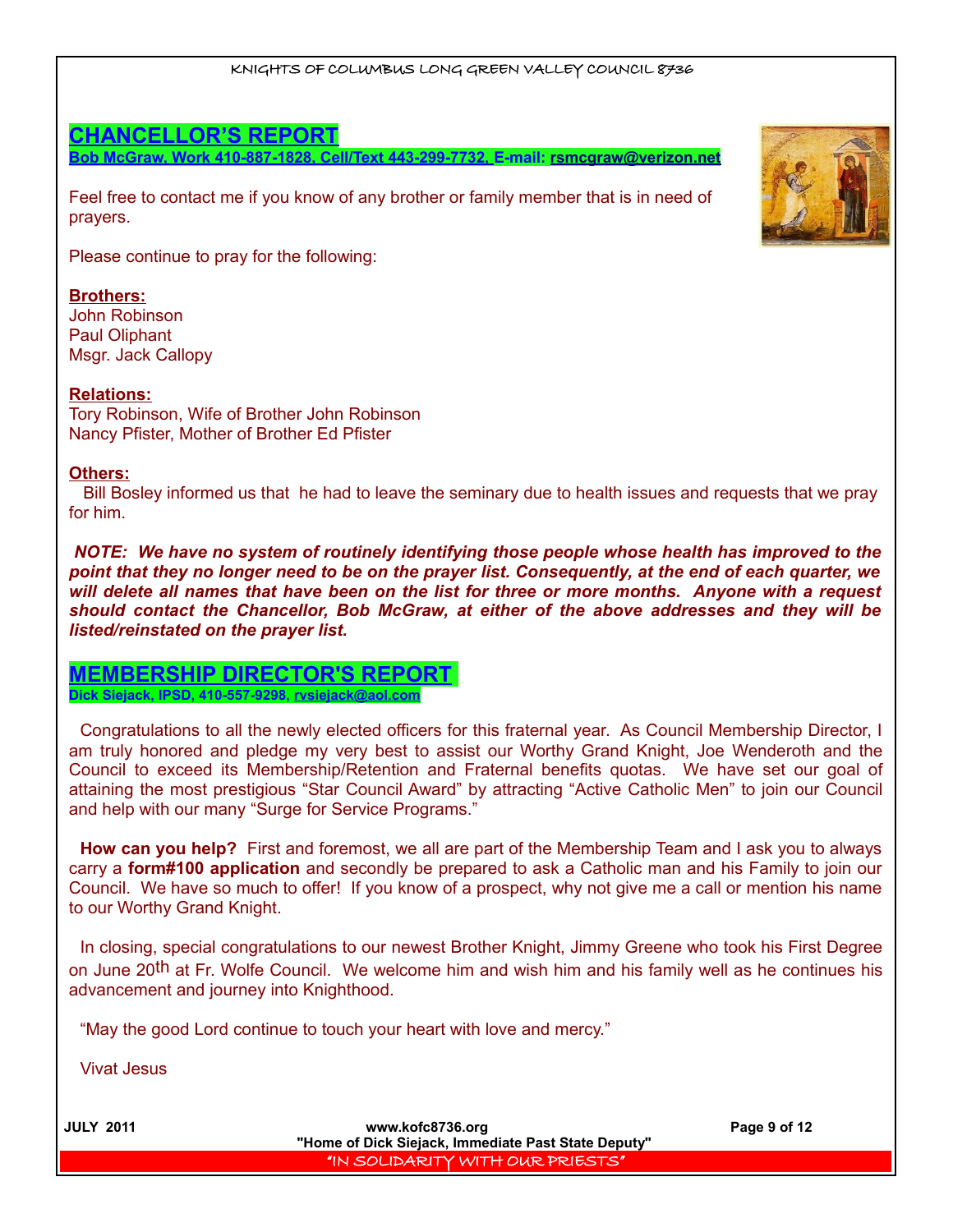## **JUNE BIRTHDAYS** God Bless You July 02 Jason Lanham ON YOUR BIRTHDAY July 04 Bob Renshaw July 05 Fr. Willie Franken July 06 Jim Billingslea July 08 Mark Ewing July 09 John Ventura July 16 Charles Meyer July 18 Ed Pfister July 19 Josh Pippin July 20 Paul Oliphant July 24 Mike Naumann July 26 Tom Wagner July 27 Eric Schumacher July 31 Bill Seibert WEDDING ANNIVERSARIES July 06 Pete & Pat Stankoski (48 years) July 06 Gary & Julianne Bowers (43 years) July 17 Bill & Pat Loeffler (46 years)

KNIGHTS OF COLUMBUS LONG GREEN VALLEY COUNCIL 8736

## **BASEBALL GAMES**

**Bob Renshaw, 410-592-8406, [baltobob@comcast.net](mailto:baltobob@comcast.net)**

June has been a busy month in which we worked four games. We also have three more volunteers trained and we thank each of you for your involvement. Although we have no more training dates scheduled, anyone interested in training should let Tom Zaegel, Jim Schmidt, Jr or Bob Renshaw know. There may be additional dates scheduled as the season progresses. We have received a check for the first two games which is a welcome addition to our treasury.

The stands that we have been assigned need between 7 and 10 people. Now that you have been trained, please review our schedule and volunteer for as many additional games as you can. Many hands make light work and with adequate help, the baseball concession can be both enjoyable and rewarding. Please call Bob Renshaw at 410 592 8406 if you can help or have questions.

Our remaining schedule is as follows:

| <b>July 15 (Fri)</b> | 7:05 - Cleveland   |
|----------------------|--------------------|
| July 19 (Tues)       | 7:05 - Boston      |
| Aug 5 (Fri)          | 7:05 - Toronto     |
| Aug 12 (Fri)         | 7:05 - Detroit     |
| Aug 26 (Fri)         | 7:05 - Yankees     |
| Sept 1 (Thurs)       | $7:05$ - Toronto   |
| Sept 16 (Fri)        | 7:05 - Los Angeles |
| Sept 26 (Mon)        | 7:05 - Boston      |
|                      |                    |

 **JULY 2011 www.kofc8736.org Page 10 of 12 "Home of Dick Siejack, Immediate Past State Deputy"**  "IN SOLIDARITY WITH OUR PRIESTS"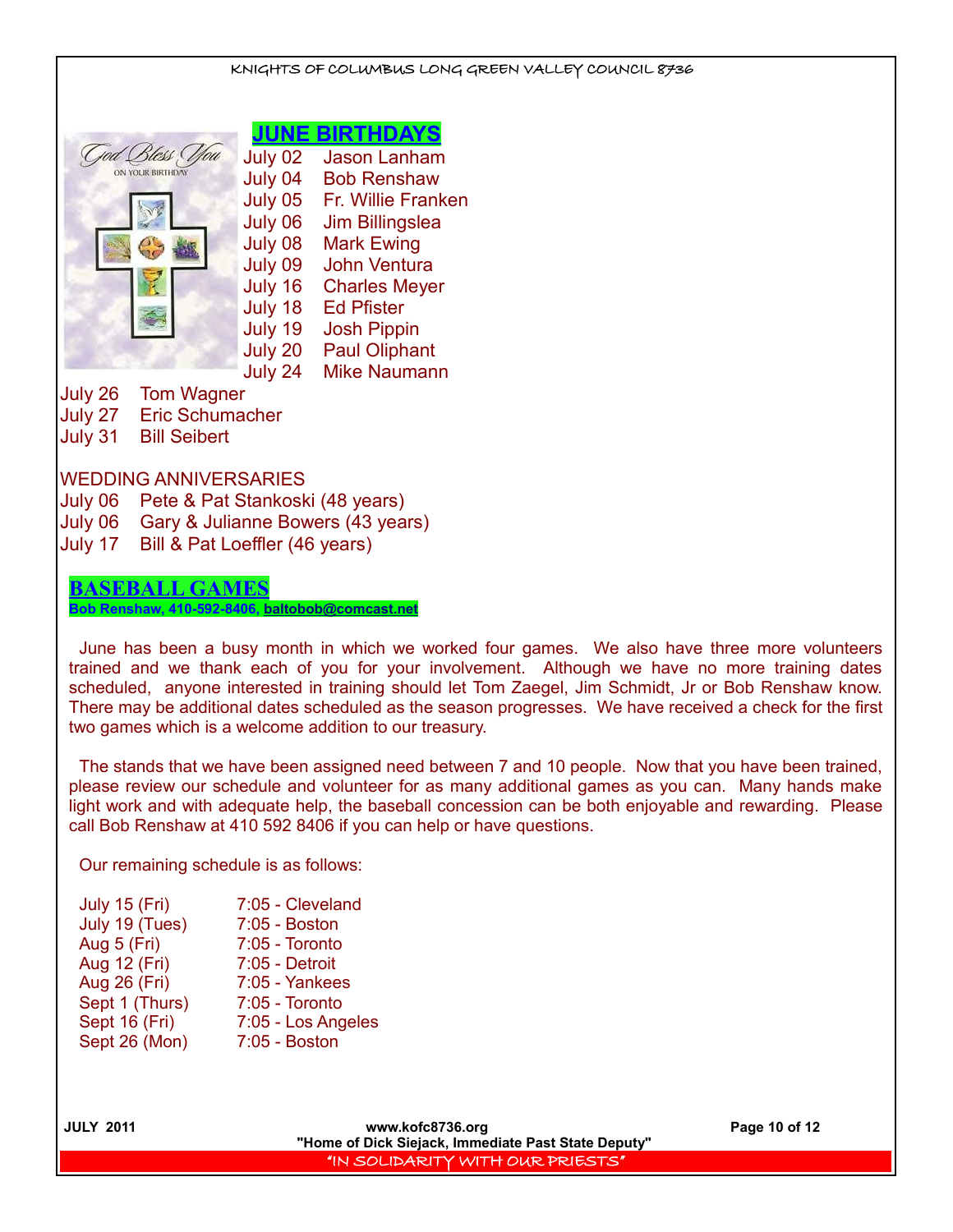|                           |               |                                                                                      | <b>JULY</b>      |                                                                                    |                                                                                                                                                 |                                             |
|---------------------------|---------------|--------------------------------------------------------------------------------------|------------------|------------------------------------------------------------------------------------|-------------------------------------------------------------------------------------------------------------------------------------------------|---------------------------------------------|
| <b>Sunday</b>             | <b>Monday</b> | <b>Tuesday</b>                                                                       | Wednesday        | <b>Thursday</b>                                                                    | <b>Friday</b>                                                                                                                                   | <b>Saturday</b>                             |
| 3                         | 4             | 5<br><b>Ice Cream Social</b><br>at 6:30 PM in the<br><b>Council Home.</b>            | 6                | $\overline{7}$<br><b>Officers Meeting</b><br>at Council Home<br>at 7 PM            | 1<br>8                                                                                                                                          |                                             |
| 10                        | 11            | 12<br><b>Business meeting</b><br><b>Council Home</b><br>at 8 PM                      | 13               | 14<br><b>BCGK Meeting</b><br><b>8 PM</b>                                           | 15<br><b>Baseball Game</b><br><b>Indians</b><br><b>Camden Yards</b><br>7:05PM                                                                   | Steak Out Dinner<br>Council Home<br>at 6 PM |
| 17                        | 18            | 19<br><b>Baseball Game</b><br><b>Red Sox</b><br><b>Camden Yards</b><br>7:05 PM       | 20               | 21<br><b>ABJC Assembly</b><br><b>Meeting</b><br>Fr. O'Neill Council<br><b>8 PM</b> | 22                                                                                                                                              |                                             |
| 24                        | 25            | 26<br><b>Social Meeting</b><br><b>First Degree</b><br><b>Council Home</b><br>8:00 PM | 27               | 28                                                                                 | 29                                                                                                                                              |                                             |
| 31<br><b>Fifth Sunday</b> |               |                                                                                      | <b>AUGUST</b>    |                                                                                    |                                                                                                                                                 |                                             |
| <b>Sunday</b>             | <b>Monday</b> | <b>Tuesday</b>                                                                       | <b>Wednesday</b> | <b>Thursday</b>                                                                    | <b>Friday</b>                                                                                                                                   | <b>Saturday</b>                             |
|                           | 1             | 2                                                                                    | 3                | 4<br><b>Officers meeting</b><br><b>Council Home</b><br>7 PM                        | 5<br><b>Baseball Game</b><br>Toronto<br>Camden Yards<br>at 7:05 PM                                                                              |                                             |
| 7                         | 8             | 9<br><b>Business Meeting</b><br>Council Home<br>at 8 PM                              | 10               | 11<br><b>BCGK Meeting</b><br>at 8 PM                                               | 12<br><b>Baseball Game</b><br><b>Tigers</b><br>Camden Yards<br>at 7:05 PM                                                                       |                                             |
| 14                        | 15            | 16                                                                                   | 17               | 18<br><b>ABJC Assembly</b><br><b>Meeting</b><br><b>Council Home</b><br><b>8 PM</b> | 19                                                                                                                                              |                                             |
| 21                        | 22            | 23<br><b>Social Meeting</b><br><b>Council Home</b><br>8:00 PM                        | 24               | 25                                                                                 | 26<br><b>Baseball Game</b><br>Yankees<br>Camden Yards<br>at 7:05 PM<br><b>State Council Golf</b><br>Outing<br>Oakmont Golf<br>Course<br>at 1 pm |                                             |
| 28                        | 29            | 30                                                                                   | 31               |                                                                                    |                                                                                                                                                 |                                             |